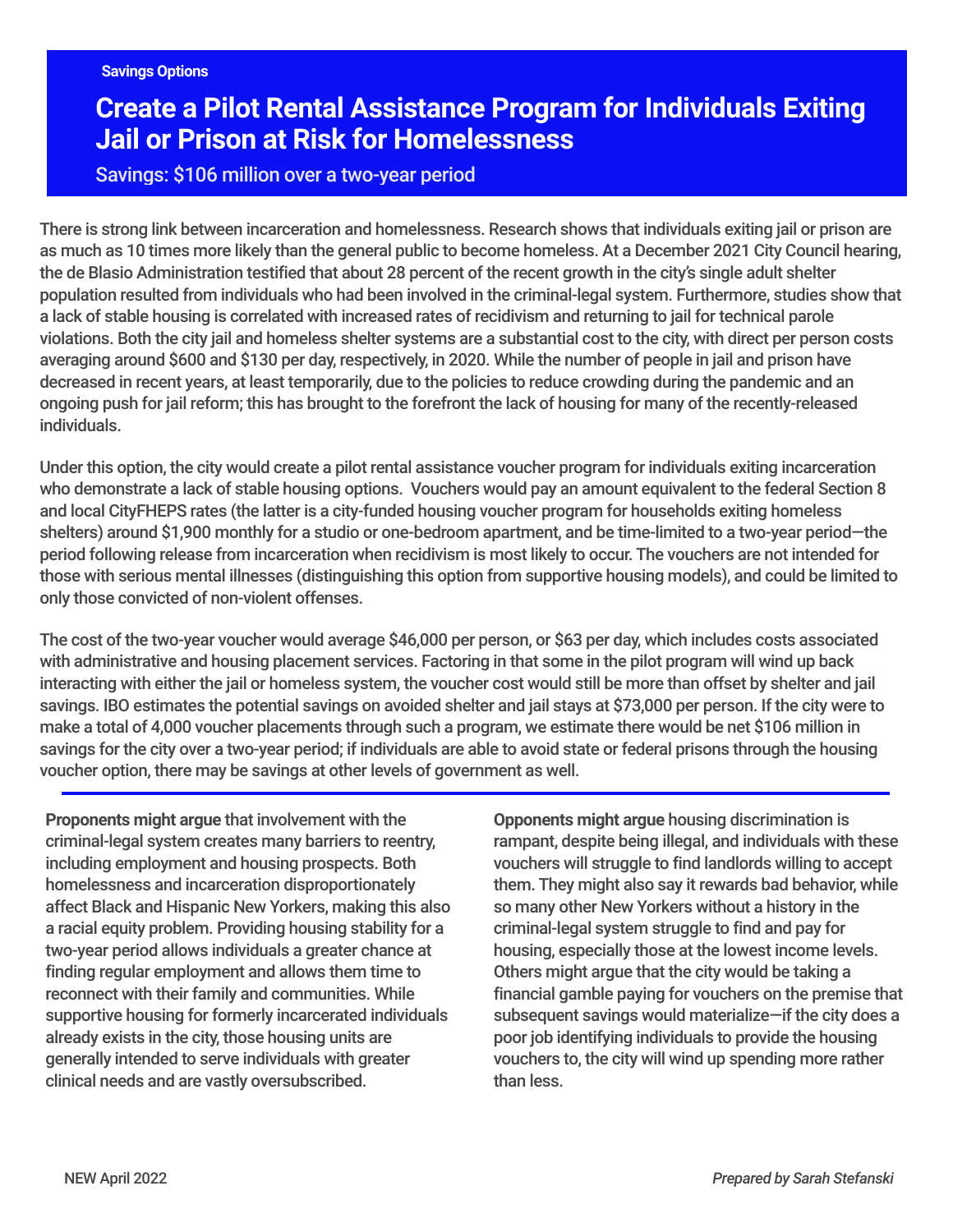# **Eliminate Longevity Payments to City Employees**

## Savings: \$641 million annually

New York City provides a variety of compensation to its employees to keep them motivated and engaged in their work. In calendar year 2021, nearly 103,000 city employees received payments for achieving certain milestones in the number of years they have been employed. These bonuses for longevity are awarded to employees who work for the city for a certain amount of time. For example, an employee may receive a bonus after achieving 10 years of service, and this payment is made each year until the employee's 15th year at, which time the increment increases. The purpose of this bonus structure is to award senior employees for their years of city service, increasing retention of more experienced workers. Because longevity bonuses are set forth in contracts between the city and the various labor unions, eliminating them would have to be collectively bargained with the city's municipal unions.

In 2021, the city paid an additional \$415 million in wages for longevity bonuses. As with most wages the city pays, there are additional costs to the city of providing these bonuses outside of the total amount paid to the employees in their paychecks. IBO estimates that the longevity bonus payments increased the city's pension costs in 2021 by \$183 million and the city's payroll tax and workers compensation payments by \$43 million. IBO estimates the city's total cost of providing longevity benefits in calendar year 2021 was \$641 million.

Longevity payments can be a significant portion of an employee's total wages. In 2021, over 1,000 city employees received longevity payments that exceeded \$10,000. In the most extreme cases, some city employees received longevity payments that increased their total wages by one-third for the year. The average payment was approximately \$4,000 for the 103,000 city employee receiving a longevity payment in 2021. Certain labor unions, such as those representing teachers, negotiate a salary structure that includes step increases. Under the terms of these contracts employees are provided salary increases with each additional year of service. This option does not include the elimination of these types of salary increases.

**Proponents might argue** that most city employees already get a variety of increases in their annual salary. Unions typically secure annual salary increases that provide additional wages to all of their members regardless of number of years employed. Collectively bargained increases, along with other benefits the city offers to employees such as low cost health insurance and pension plans that are generous in comparison with the private sector, should be enough to retain city employees without the need for additional longevity payments.

**Opponents might argue** that these benefits allow the city to retain their most experienced employees, reducing the costs associated with high attrition rates. Additionally they may argue that the cost of longevity payments have been included in a package of benefits agreed to through the collective bargaining process. If the city were to unilaterally eliminate these types of benefits then it should be prepared to provide the unions with another benefit equal in cost. They would argue that if the elimination of longevity payments were offset by concessions elsewhere, the agreement might result in little or no real savings to the city.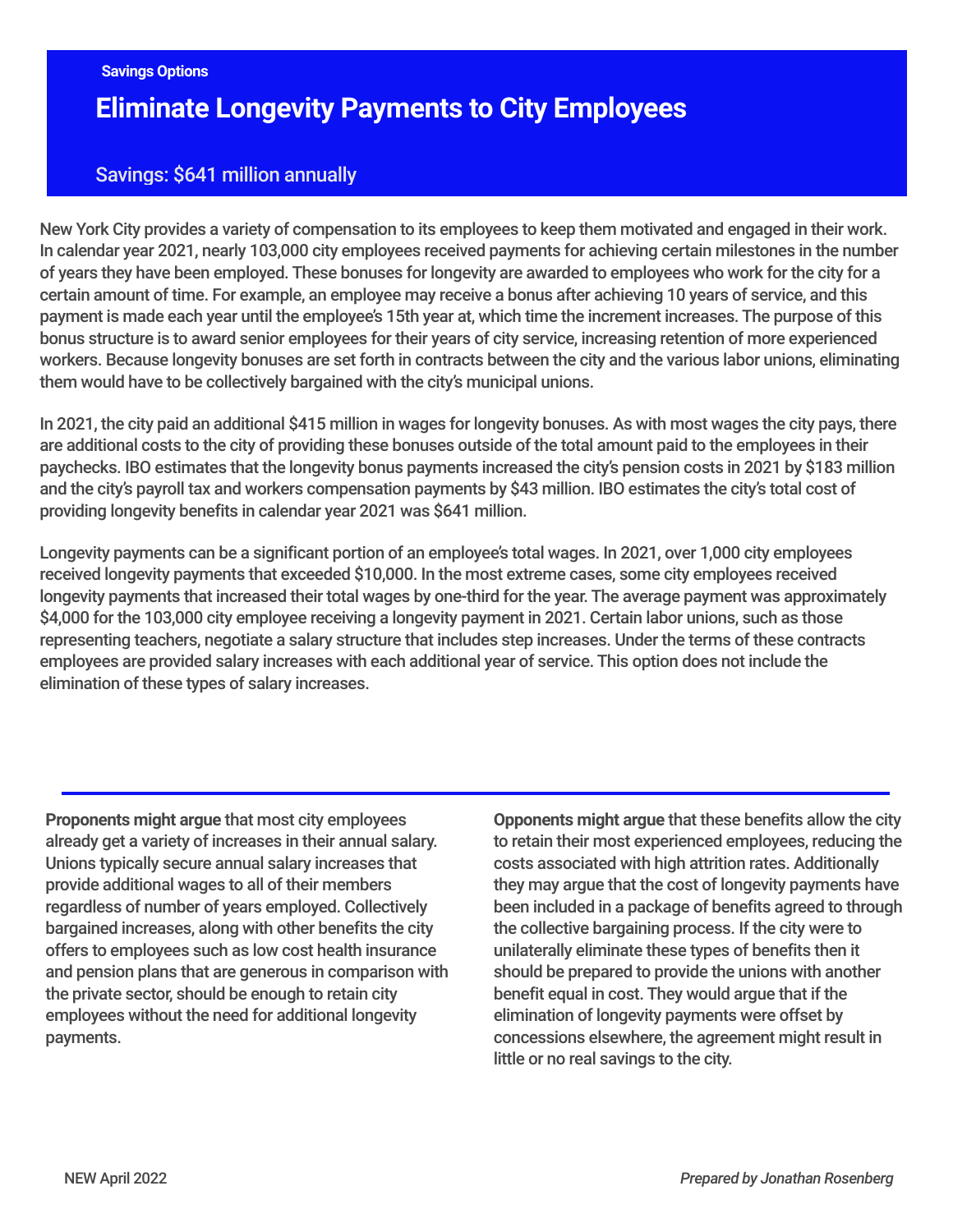# **Eliminate "Specialized Academic" Bonus to 13 Screened and Specialized High Schools**

## Savings: \$20 million annually

Every year, the New York City Department of Education allocates additional funding to 13 public high schools with "supplementary instruction and assessments, including higher course/credit loads and AP courses." These 13 schools include the eight specialized high schools where students are admitted based on the results of the Specialized High School Admissions Test (SHSAT): The Bronx High School of Science, The Brooklyn Latin School, Brooklyn Technical High School, High School for Mathematics, Science and Engineering at City College of New York, High School of American Studies at Lehman College, Queens High School for the Sciences at York College, Staten Island Technical High School, and Stuyvesant High School. The remaining five high schools receiving this allocation use other academic screens to admit students selectively: Bard High School Early College, NYC iSchool, Millennium Brooklyn High School, Bard High School Early College Queens, and Townsend Harris High School.

This "Specialized Academic" allocation is a component of the Fair Student Funding (FSF) formula, which funds schools based on a weighted per-pupil basis designed to provide additional funding to students with greater need and is the largest source of discretionary dollars for schools. Through the FSF formula, the 13 schools listed above are set to receive an additional \$1,055 per student for the 2021-2022 school year (the amount is the same at all 13 schools). Typically, this allocation represents about 16 percent of the total FSF allocations received by the 13 schools.

Based on school enrollment from the 2020-2021 school year, the total amount these schools would receive for the current school year is just over \$20 million, ranging from \$6 million for Brooklyn Tech to \$400,000 for the High School of American Studies at Lehman College. The value of the academic bonus has been relatively stable over the years, with per-student allocations increasing slightly from \$1,021 in the 2017-2018 school year to \$1,055 in 2021-2022. Total enrollment at the 13 eligible high schools has grown by an average of 1.0 percent annually between 2016-2017 and 2020-2021, with 19,471 students enrolled in 2020-2021.

**Proponents might argue** that most of these schools are already well-resourced, having experienced teachers and well-connected parents and alumni. Some, like Brooklyn Tech, Bronx Science and Stuyvesant, boast significant endowments to help fund extracurricular activities. Given that these 13 high schools are not the only schools which educate/enroll academically well-prepared students with advanced curricula and/or AP courses, this is an inequitable use of funds. Proponents might also argue that this allocation is inequitable because of the disproportionately low number of Black students and Hispanic students enrolled in these 13 schools. Further, this funding is for supplemental enrichment rather than student need, although the latter is the primary focus of FSF.

**Opponents might argue** that these schools, admitting many of the most academically advanced students in the city, need these extra resources for supplementary instruction and assessments including higher course/credit loads and AP courses. Also, because the schools have historically received this money, removing this allocation from school budgets would be disruptive to these schools.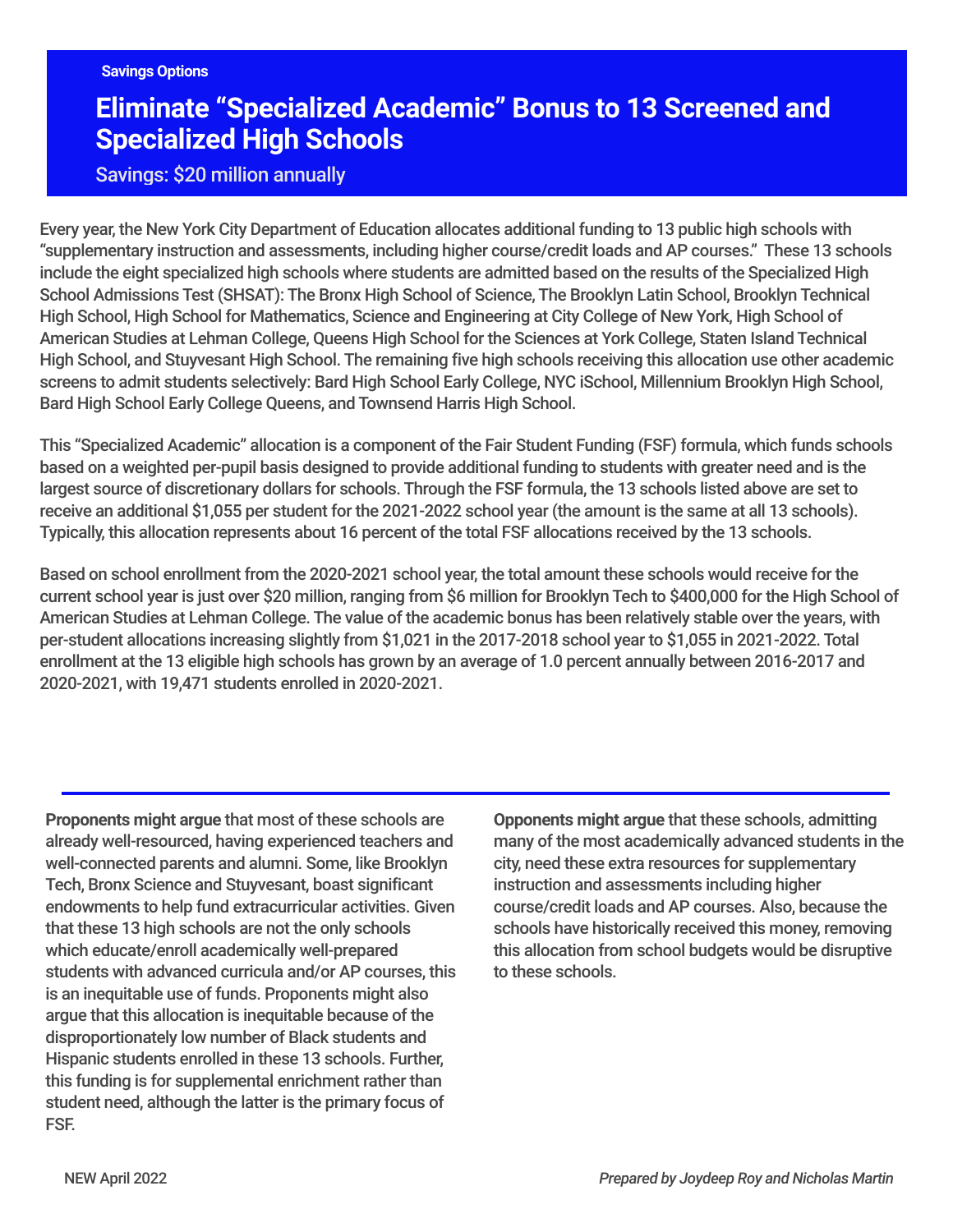# **Make Organics Collection Mandatory Citywide**

## Savings: \$33 million annually after first five years

New York City has operated some sort of voluntary organics program through the Department of Sanitation (DSNY) for many years. It began as a seasonal yard waste collection program in the 1990s, later expanded to food scrap drop-off sites, and in 2013 a voluntary curbside collection program was established in select neighborhoods. The organics program was suspended in 2020 due to the pandemic, and while it resumed in 2021 it was under an opt-in model—if enough buildings in a neighborhood sign up, DSNY would pick up organics. The Mayor, however, has proposed suspending even the expansion of this model. Thus, the curbside organics has yet to grow into a citywide program and the city has never managed to divert more than about 1.4 percent of its waste from landfills to organics collection. (Around 46 percent of what goes in the city's refuse stream is compostable material.) With relatively low tonnage of organic waste being collected, DSNY has been unable to design efficient organics truck runs or negotiate cheaper compost processing costs, leading to considerably higher costs for organics on a per ton basis than refuse or metal, glass, plastic, and paper recycling.

If the city were to make the sorting of organic waste mandatory citywide, as it is for metal, glass, plastic, and paper materials, organics tonnage would increase. This would allow for the fixed cost of a truck run shift to be spread over more tons of collection, and simultaneously reduce the number of refuse truck runs needed as organics is diverted out of the refuse stream. (See IBO [report](https://ibo.nyc.ny.us/iboreports/going-green-can-the-organics-collection-program-be%20fiscally-and-environmentally-sustainable-fiscal-brief-october-2021.pdf) on organics for further details). Beyond collection costs, the city would be in a better position to negotiate lower costs for organics processing—currently \$132 per ton—if it were at a larger scale, as cities like San Francisco have done.

In 2019, DSNY spent around \$775 million in total collecting and disposing of the refuse, recycling, and organics waste streams. In the near term, if organics collection ramps up, collection and composting costs would initially rise by about \$39 million in total over the first three years. IBO estimates the expansion of organics would begin to yield savings roughly four years out, and cumulative savings would offset the initial cost increases by year five. This assumes the city is able to increase organics participation to match recycling rates through public advertising and enforcement, and that recycling sorting would also slightly improve as a result of increased sorting overall. In future years, diverting organics would save around \$33 million annually relative to current waste collection and disposal costs. IBO's cost modelling is based upon the current volume and composition of waste being collected by DSNY, and the current DSNY fleet of single and dual-bin trucks.

**Proponents might argue** that the environmental benefits of composting over landfilling is a huge benefit for a city facing climate change, and that shifting DSNY priorities away from garbage collection towards recycling and organics signals the city's commitment to broader environmental efforts. Separating out compost from other waste and putting it in sealed collection bins would reduce the amount of food source for vermin in buildings and on city sidewalks. Proponents would also say that New Yorkers already learned how to sort recycling and organics sorting is no more difficult than that.

**Opponents might argue** that increasing the volume of organics would require more trucks on city streets at least in the short-run, adding street congestion and local pollution. Residents would have to figure out a way to sort out and store compost in their buildings before it goes to curbside collection. They may say that despite years of a mandatory recycling program, New Yorkers still do not perfectly sort their recycling and it may take many years for city residents to sort enough organics to increase tonnage sufficiently. Expanding the organics program increases overall DSNY costs in the near term, and if expected growth in organics collections does not materialize, neither will the future savings.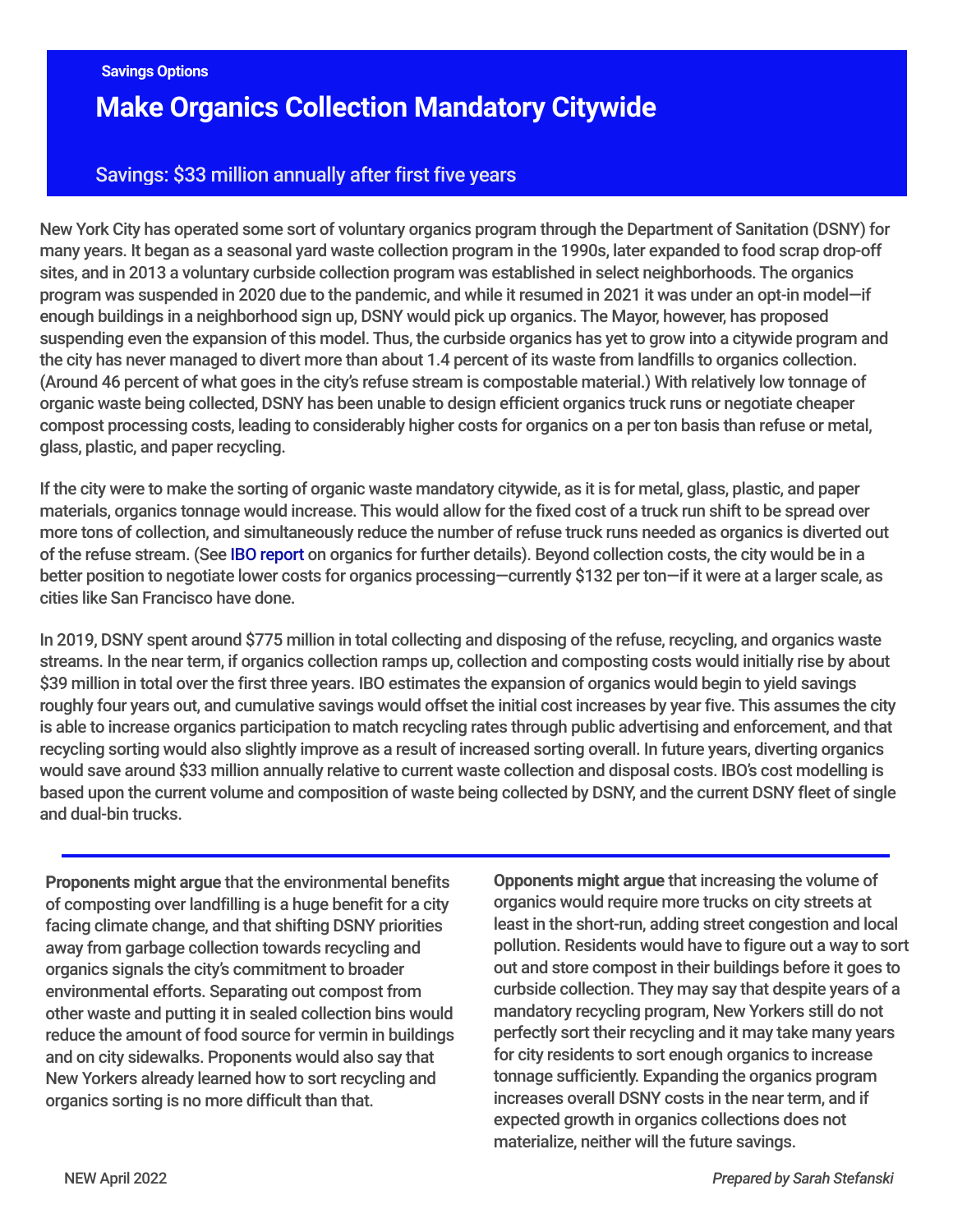# **Require Retirees to Use Direct Deposit to Receive Pension Payments**

## Savings: \$1 million annually

The five pension systems covering retired New York City employees make payments to 337,000 retired city workers and their beneficiaries. Today, retirees and beneficiaries can elect to receive their pension payments through direct deposit into a bank account, or to receive paper checks—either mailed to their homes or available for pickup from city offices. Paper checks are printed on behalf of the pension systems by the city's Financial Information Services Agency – Office of Payroll Administration (FISA-OPA). The administrative and postage costs related to printing and mailing these physical checks, along with quarterly statements, are neither covered directly nor reimbursed by the pension system, but are borne entirely by the city through FISA-OPA.

Most retirees receive funds through direct deposit; only 9 percent of retirees elect to receive physical checks. In fiscal year 2021, the city cut 374,000 checks on behalf of the pension system, mailing 361,000 checks to retirees and holding 13,000 checks for pick-up, in contrast to just 55,000 paper checks for current city employees in that year. Were the city to require retirees to use direct deposit to receive pension payments, FISA-OPA would save \$775,000 in postage costs and at least \$400,000 in administrative costs each year, for a total savings of around \$1 million annually.

**Proponents might argue** that paper checks for regularly occurring payments are obsolete. Retirees can receive payments via direct deposit for free with a bank account, so this option would reduce costs for the city without pushing those costs onto retirees. Direct deposit is also considered more secure than mailing paper checks, and allows for more timely payments. Few city employees take advantage of the option to receive paper checks, so the city should not devote time and taxpayer dollars to provide the choice to retirees.

**Opponents might argue** that state law bans employers from requiring direct deposit for earned wages and that retirees should receive the same option. Some retirees also may have difficulty signing up for direct deposit either over the phone or on the internet. Finally, this option would force any unbanked retirees to open bank accounts in order to receive their checks.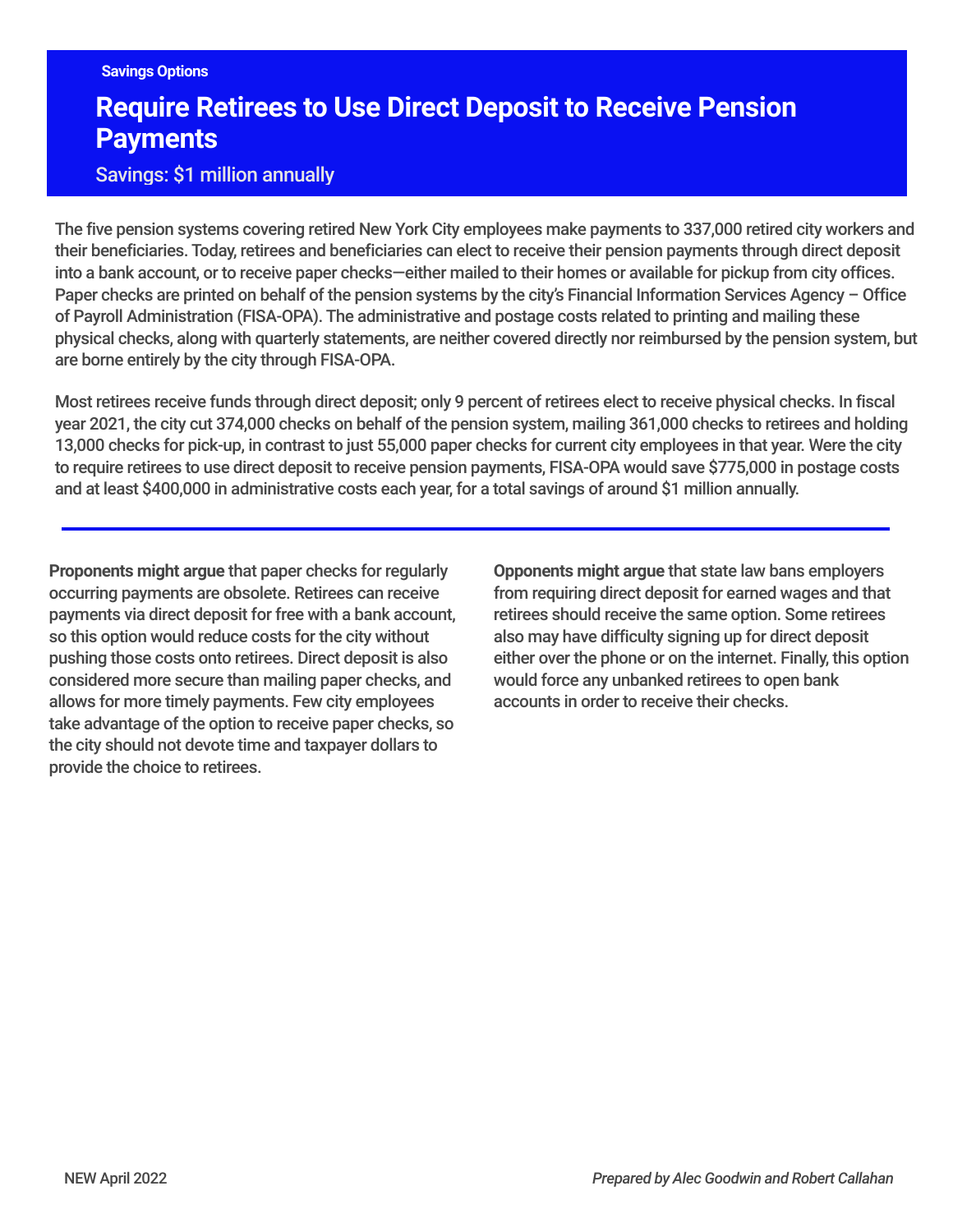## **Switch to Digital Textbooks for High School Students Savings Options**

## Savings: \$16 million annually beginning in year four

Digital textbooks, also known as e-textbooks or e-book readers, are small portable devices that display text on a screen. In addition to traditional textbooks, NYC public school syllabi now use the Google Classroom platform for selected assignments. Under this option, high school students would switch to using digital text books exclusively. This option assumes a year-to-year phase in starting with an initial cohort of ninth grade students with each new ninth grade cohort added annually until all high school students are using digital textbooks. Savings would be generated as high school students use the same e-reader over four years. However, savings are not generated until year three of the phase-in when the cost of using digital textbooks in 9<sup>th</sup>, 10<sup>th</sup>, and 11<sup>th</sup> grade would exceed the cost of purchasing hardcopy high school textbooks for the same number of students in that year. Beginning in the fourth year, savings stabilize, growing only by the general upward trend in textbook prices.

In the 2021-2022 school year, the DOE expects to spend over \$116 million on textbooks. Some of that expense is offset with revenue from state aid for textbooks under the New York State Textbook Law, which also reimburses costs for software, hardware, and library materials. This option assumes that electronic instructional materials is an allowable purchase with state aid.

The cost for e-textbooks can be separated into two costs: the one-time cost of purchasing an e-book reader device for each high school student as they enter 9th grade to be used over the course of their high school career, and the annual cost of downloading instructional materials associated with the student's courses.

Based on current average retail prices, standard e-book readers for all high school students would cost \$46 million. Based on a prior proposed Department of Education contract with a vendor to provide a web-based storefront for all ebooks and other electronic content IBO estimates annual contractual costs to be roughly \$10 million. Under a four year phase-in that takes into account enrollment changes for each grade cohort, savings would first be realized in the third year of the phase-in and more than double to \$16 million in the fourth year.

**Proponents might argue** that e-readers have the capability to hold the entire school year curriculum in the form of digital text that is downloaded from computers or websites and that the size of e-books reduces the size and weight of student backpacks. They may also say that digital textbooks reduce refuse and recycling costs for the city and reduce the need for photocopying when textbooks are in short supply. Finally, proponents might argue that as older versions of textbooks become obsolete, updated versions in the online format can be more easily and quickly distributed to students and that electronic copies are cheaper to produce than printed texts and therefore bulk purchase is more feasible if needed. In fact, Amazon now offers many literature classics for the Kindle e-reader for free.

**Opponents might argue** that although today's students are digitally savvy, a hard bound book will never exhaust its battery and become unavailable to the reader. Opponents may also argue that the burden of replacing a lost, stolen, or damaged e-reader might outweigh the usefulness of the product. It is not clear who would pay these replacement cost, or how many devices would need replacement in any given year. Opponents could also argue that many curriculum texts are not yet even offered in the e-reader format. Additionally, they could say that digital textbooks do not have the functional ease for non-sequential learning that actual physical books do.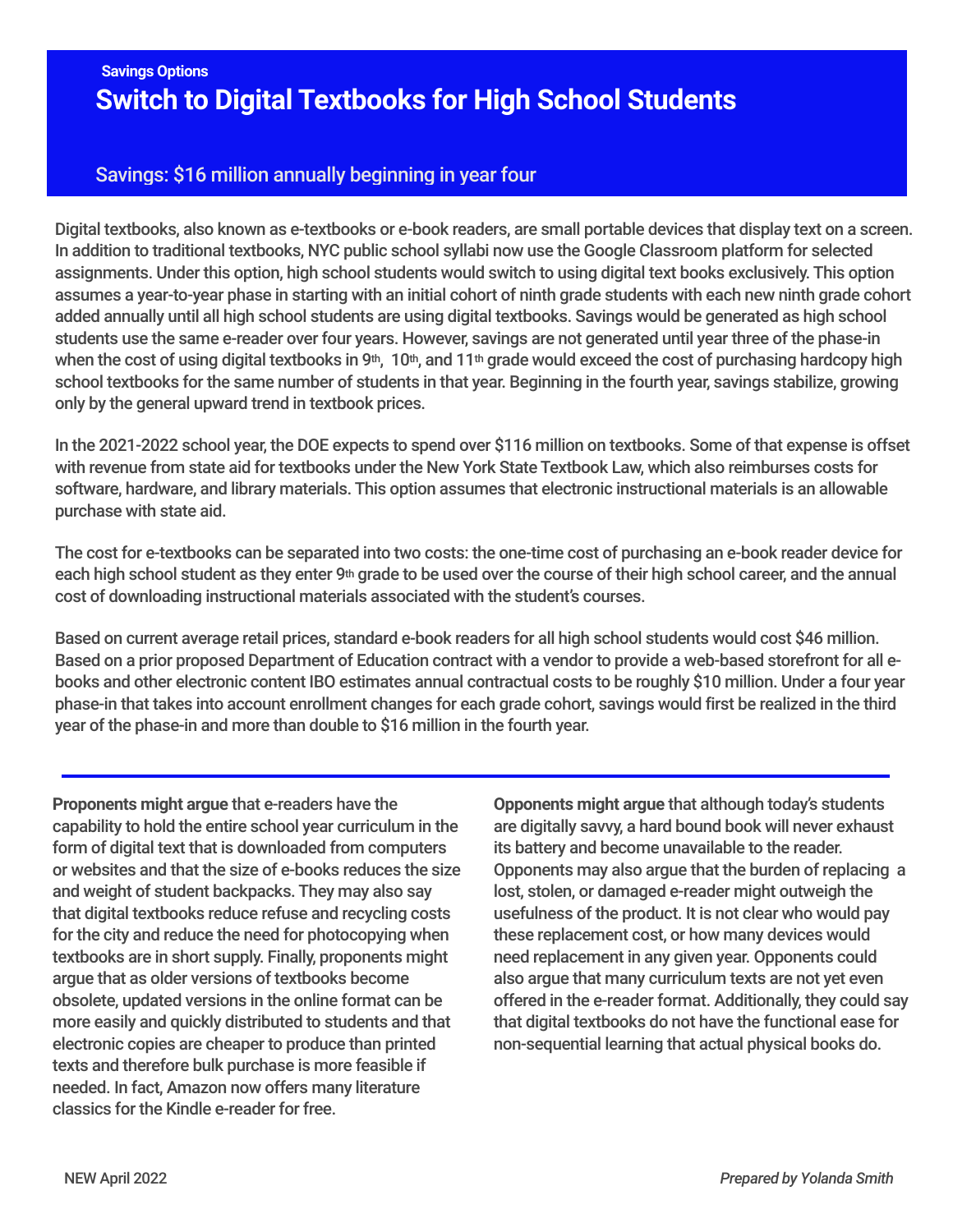# **Add a Surcharge to Purchase Price on HDFC Units Sold Above Local Median Prices**

## Revenue: \$23 million over 10 years

During the economic and fiscal turmoil of the 1970s, New York City acquired thousands of derelict housing units in buildings that had been abandoned by their owners. The Department of Housing Preservation and Development (HPD) invested in rehabilitating these buildings, but since maintenance costs were burdensome for the city, HPD gradually allowed some tenants to buy their apartments and become shareholders in limited-equity cooperatives organized as Housing Development Fund Corporation (HDFC) cooperatives. The purchase of an HDFC co-op was and still is limited to buyers whose incomes do not exceed income caps, which are defined either by area median income or each HDFC coop's governing documents. To keep HDFC units affordable, the city provides them with significant property tax exemptions under the Division of Alternative Management Programs (DAMP).

The original goal of this program was to enable low-income New Yorkers to live long-term in their own homes. More recently, many HDFC units have been sold to buyers whose incomes are lower than the caps, but own or have access to sizable liquid assets, such as young adults with affluent parents or foreign nationals with no stable income in the U.S. Many are able to buy the units upfront, without need for financing, while enjoying low property taxes for up to 40 years. Because the tax breaks are structured as a cap on the assessment subject to tax, they are greatest for the most expensive units. This makes HDFC units in areas where housing prices are appreciating rapidly particularly attractive, and wealthy buyers may offer higher purchasing prices in return for tax benefits over many years.

If buyers of HDFC co-ops at prices above the neighborhood median sales price of all coop units were to pay a surcharge on the real property transfer tax (RPTT) at 5.0 percent of the purchase price, IBO estimates the city would earn an additional revenue of \$23 million over a decade. This estimate is based on the number of HDFC sales at prices above the local median—about 1,100— over the last 10 fiscal years—or just over a third of all sales of HDFC coop apartments during the period. The RPTT surcharge is levied even if the property is fully or partially exempt from RPTT, and would require legislative approval from the state.

**Proponents might argue** that the surcharge is progressive because those who enjoy the largest tax breaks—buyers of most expensive units—would also face the largest surcharges The surcharge allows wealthy buyers of HDFC units to compensate the city for the property tax benefits they enjoy, while not reducing the size of the city's affordable housing stock. By limiting the option to only units that are sold (as opposed to all existing HDFC units), low-income families who continue to live in HDFC units would still benefit from the current exemptions.

**Opponents might argue** that this option would make HDFC units generally less affordable to buyers with low incomes because it adds to their housing costs. It also makes homeownership less affordable for families with relatively sizable assets but limited or fixed incomes, such as retirees, who may find it more difficult to afford the ongoing maintenance costs associated with other coop units. It also could worsen the spatial segregation of city neighborhoods by further discouraging low-income families from buying HDFC units in higher-price neighborhoods.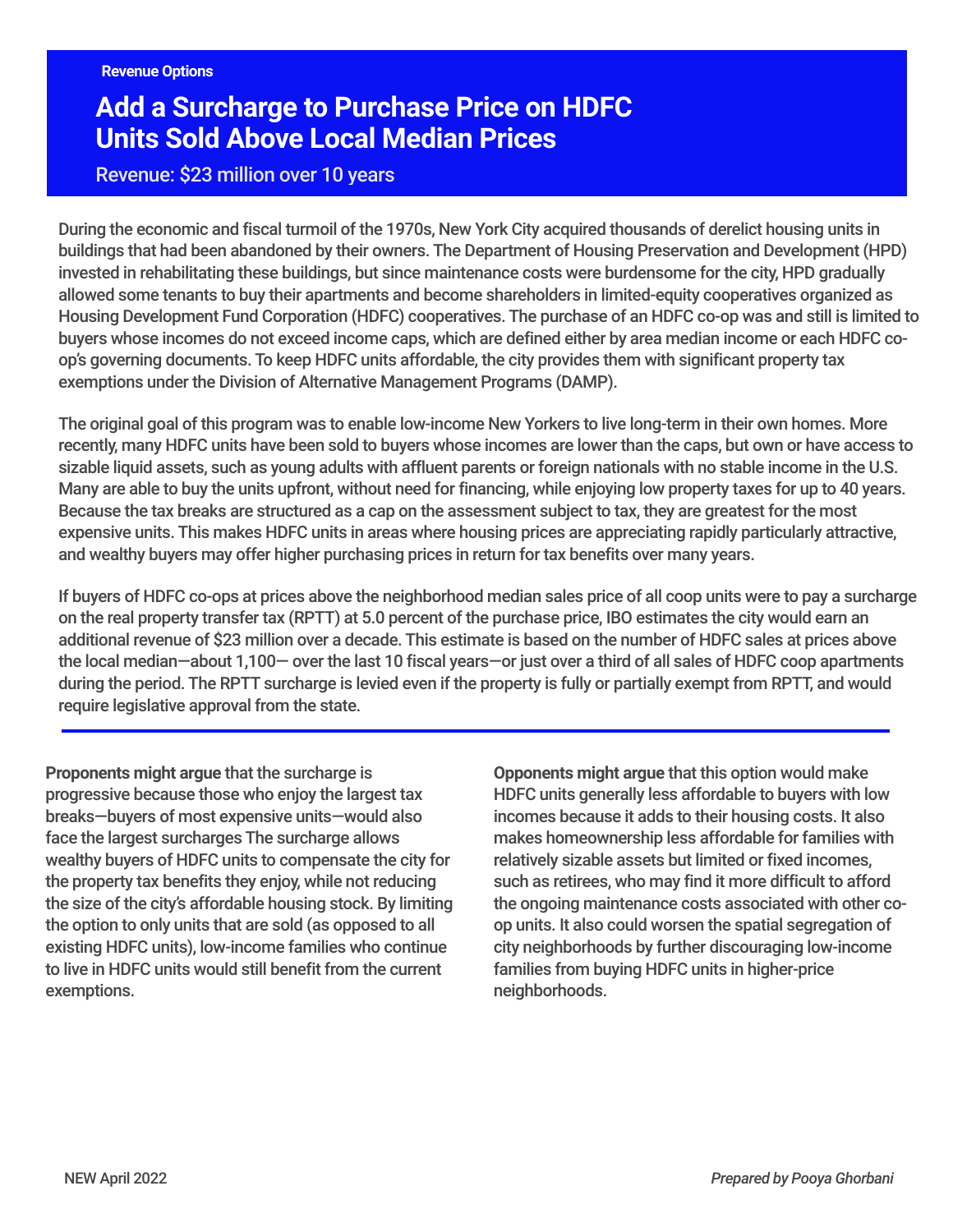# **Establish a Retail Storefront Vacancy Tax Surcharge**

## Revenue: \$170 million annually

Unique, independent businesses are often cited as a feature of attractive New York City neighborhoods, but rising commercial rents have made the city increasingly unaffordable to small businesses. As businesses close, the storefronts left behind can then remain empty for years. In 2019, the city's Comptroller's Office found that vacant retail space in the city had doubled from 2007 through 2017 According to data from 2019, gathered by the Department of Finance under Local Law 157, the city had 69,654 storefronts. Of these storefronts, 5,511, or about 8 percent, were listed as vacant, for an average length of 1.5 years.

Property owners have various incentives to hold retail spaces vacant rather than lowering the asking rent. The longer terms of commercial leases—usually five to ten years—means that property owners may be reluctant to lock in leases in periods of economic downturn. Owners can also write off operating expenses from vacant storefronts against profits from other properties they own for income tax purposes. Commercial mortgages held by the property owner are sometimes structured so that if the rent falls below a certain threshold, the bank can demand more collateral something that can be avoided if the storefront sits empty. Building owners may also be choosy about which businesses they rent to, often preferring national chains, which can afford higher rents and provide greater certainty that future rents will be paid compared with small independent businesses.

Too much vacant retail space represents a potential market inefficiency. While property owners have the right to hold their storefronts vacant, those storefronts could instead be occupied by businesses that would provide additional jobs and services in the neighborhood. Furthermore, when storefronts sit empty, they can impose negative externalities on the neighborhood surrounding them. Vacant storefronts mean less vibrant neighborhoods and fewer local amenities. Vacant storefronts also mean fewer "eyes on the street," which can contribute to making an area appear more prone to crime.

A property tax surcharge on vacant retail storefronts would penalize property owners for leaving them vacant for long periods, with the intention of discouraging this behavior. Many proposals have been raised at the state and city levels to establish a retail vacancy tax based on square footage or based on property values. For this option, a property tax surcharge would be placed at 1 percent of the assessed value of the property in which the storefront is located, if the storefront remains vacant for longer than six months (a storefront would be considered no longer vacant once a new lease is signed or when construction for the new tenant has started). Assuming the incentive to avoid the tax surcharge lowered the number of vacant storefronts by half, IBO estimates that the city would raise about \$170 million per year.

**Proponents might argue** a retail vacancy tax surcharge would mean more pressure on property owners to adjust rents downwards in bad times—which could mean lower commercial rents across the city—rather than holding out for a more favorable conditions to materialize. It might make it easier for local businesses to afford commercial rents, and deter property owners from pushing out tenants who cannot afford an increase without a new tenant lined up. A retail vacancy tax surcharge would likely mean fewer vacant storefronts across the city, leading to more vibrant neighborhoods.

**Opponents might argue** that storefronts are the owner's property, to do with as they like. While they can write off operating costs, owners lose money on vacant storefronts, and it would be unfair to penalize them. Most commercial leases in the city are triple net, where tenants share increases in property taxes. This could mean that owners pass on the surcharge to tenants. Exemptions for owner-occupied storefronts could encourage property owners to "occupy" them to avoid the surcharge. As the current storefront registry is self-reported, there would be an incentive for owners to lie , creating a need for enforcement inspections.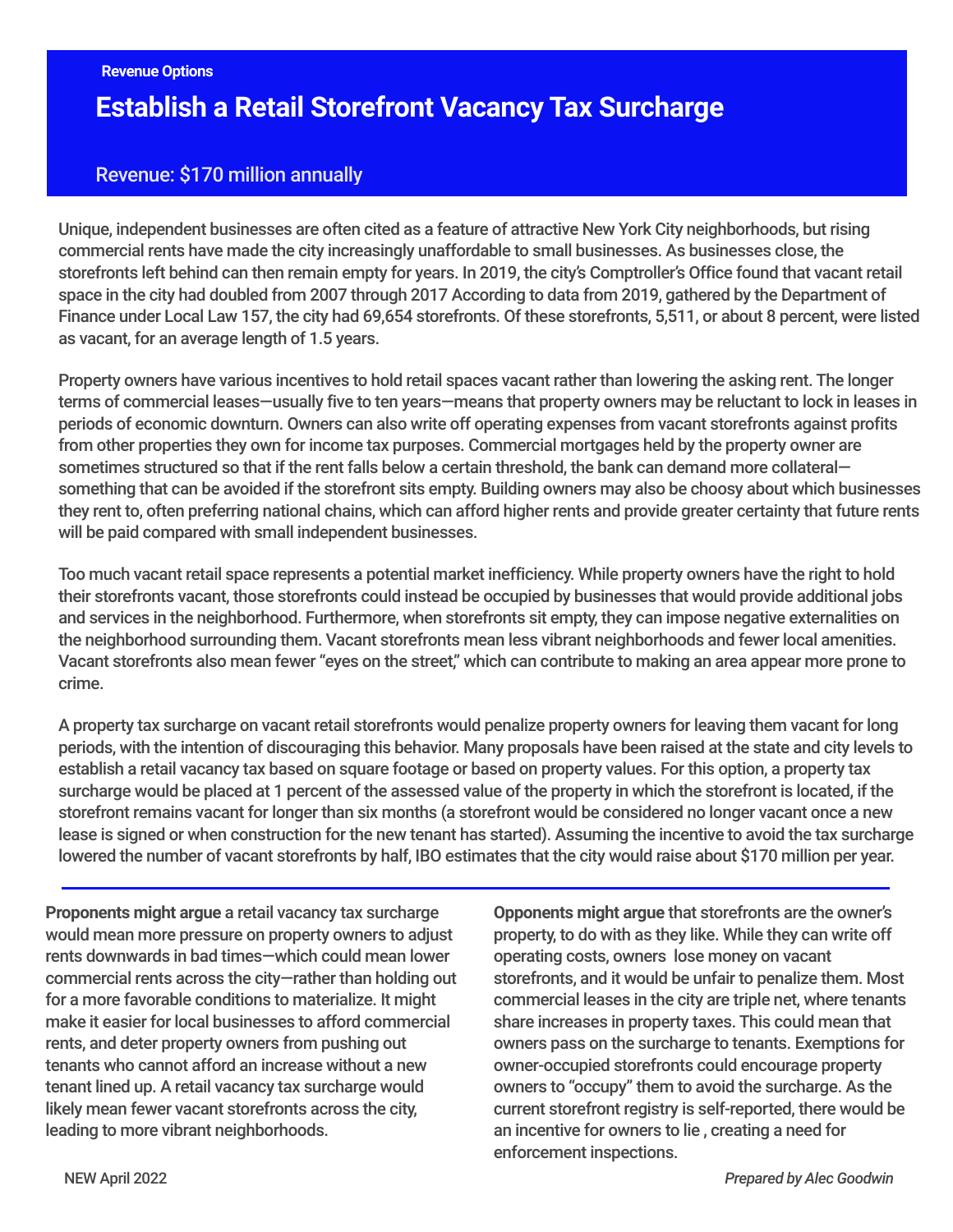# **Impose Penalties for Failed Façade Inspections and Increase Penalties for Outstanding Façade Repairs**

Revenue: \$150 million annually

The Department of Buildings (DOB) Façade Inspection Safety Program, also referred to as Local Law 11, is designed to protect pedestrians from falling debris from unstable building façades. Under Local Law 11, buildings that are six stories or taller are required to undergo façade inspections every five years. If the building fails the inspection, the building owner must erect a sidewalk shed and make repairs within 90 days, although this timeframe may be extended by DOB. Beyond that period, if repairs are not addressed, the building owner incurs a civil penalty of \$1,000 per month, with additional penalties that increase after the first year.

Over the past two decades, the number of sidewalk sheds on city streets erected after a failed façade inspection more than tripled, from 1,100 in 2000 to 3,400 in 2021. Many of the buildings that fail a façade inspection are not repaired in the year following the failed inspection. In 2021, 57 percent of sidewalk sheds erected after a failed façade inspection were up longer than a year; 7 percent of these sheds were older than four years. Sidewalk sheds can be a nuisance to pedestrians, residents, and business owners; they block light, collect trash, narrow sidewalks, and interrupt the streetscape. Furthermore, sidewalk sheds that remain up for years after a failed façade inspection represent longuncorrected unsafe conditions.

This option would impose a penalty for buildings that fail a façade inspection in an effort to encourage more preventive maintenance and improve the timeliness of repairs when problems are identified through Local Law 11. The penalty would be equal to 1 percent of the building's assessed value, with a cap at \$150,000, upon failure of an inspection. An additional penalty of the same amount would be added on for each additional year the façade repairs are not completed. The median annual penalty for failing a façade inspection under this option is estimated at \$48,000. IBO estimates that the city would collect an additional \$150 million per year were this option to be adopted, assuming the number of buildings with outstanding façade repairs fell by 20 percent in response to the new penalties.

**Proponents might argue** that current penalties do little to ensure that building owners proactively maintain their façades, let alone encourage timely repairs for problems identified through Local Law 11 inspections. That incentive is particularly low for owners of high-value properties, for which the \$1,000 per month penalty pales in comparison to other expenses. Proponents might say building owners may be more likely to undertake proactive repairs on their façades, rather than waiting until they fail a façade inspection to identify and address issues. When building owners drag their feet in making façade repairs, the sidewalk sheds clutter the sidewalks and create inconvenience for building occupants and their neighbors for years. The additional penalties that would accrue annually after a year would encourage building owners to resolve façade issues more quickly. Proponents might also argue that the current penalties are regressive, since the law currently penalizes owners of low-value buildings the same as high-value buildings.

**Opponents might argue** that the cost to fix a building's façade in a short time frame may be more than some building owners are able to afford. Were this option to be adopted, some building owners might be pushed to sell their building due to the increased penalties. Furthermore, older buildings often feature ornate stone façades that are more expensive to maintain. This option could make it more likely for building owners to raze older buildings in favor of new construction, or to replace ornate façades with plainer façades that are easier to maintain.